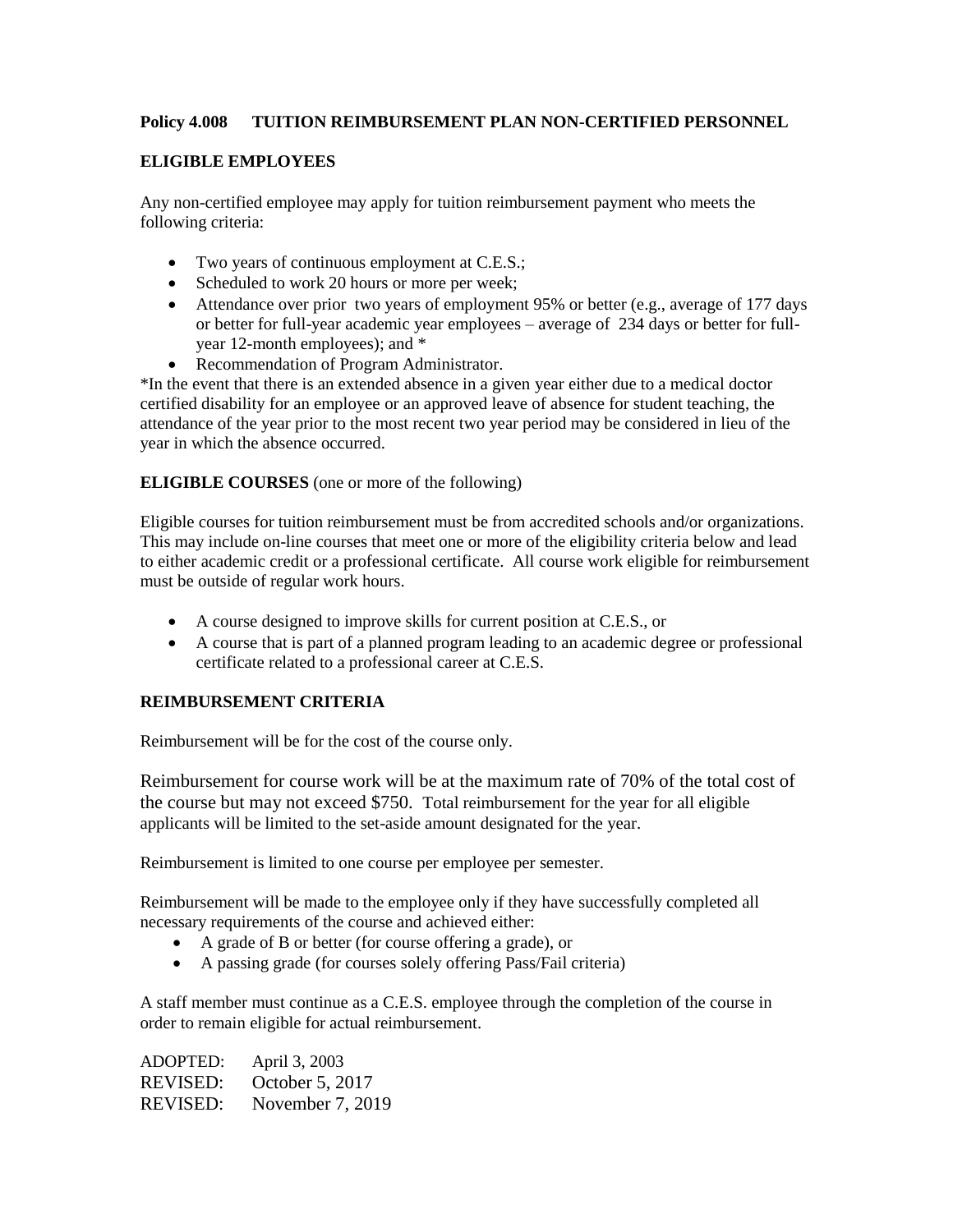## **APPLICATION PROCESS**

The agency application must be completed and submitted in accordance with the following date for each application period:

- Fall Semester Course July  $1<sup>st</sup>$
- Spring Semester Course December  $1<sup>st</sup>$
- Summer Session Course May  $1<sup>st</sup>$

The application for reimbursement must be in writing on the designated agency form (see attached).

The written application must be completed in its entirety and must be printed/typed legibly.

#### **APPROVAL PROCESS**

Each application must have the written endorsement of the employee's immediate supervisor (e.g., Program Administrator) after consultation with the employee.

Applications will be reviewed by the Executive Director and Leadership Team within 30 business days of the application deadline. The Executive Director and Leadership Team will decide the following:

- Whether the application for reimbursement is approved/denied;
- The amount of the reimbursement, if approved.

The Executive Director will convey all decisions to applicants in writing within one week (or 5 business days) of the review meeting. Applicants who are not approved for reimbursement will receive a written explanation of why the application was denied. All decisions on applications for reimbursement are final.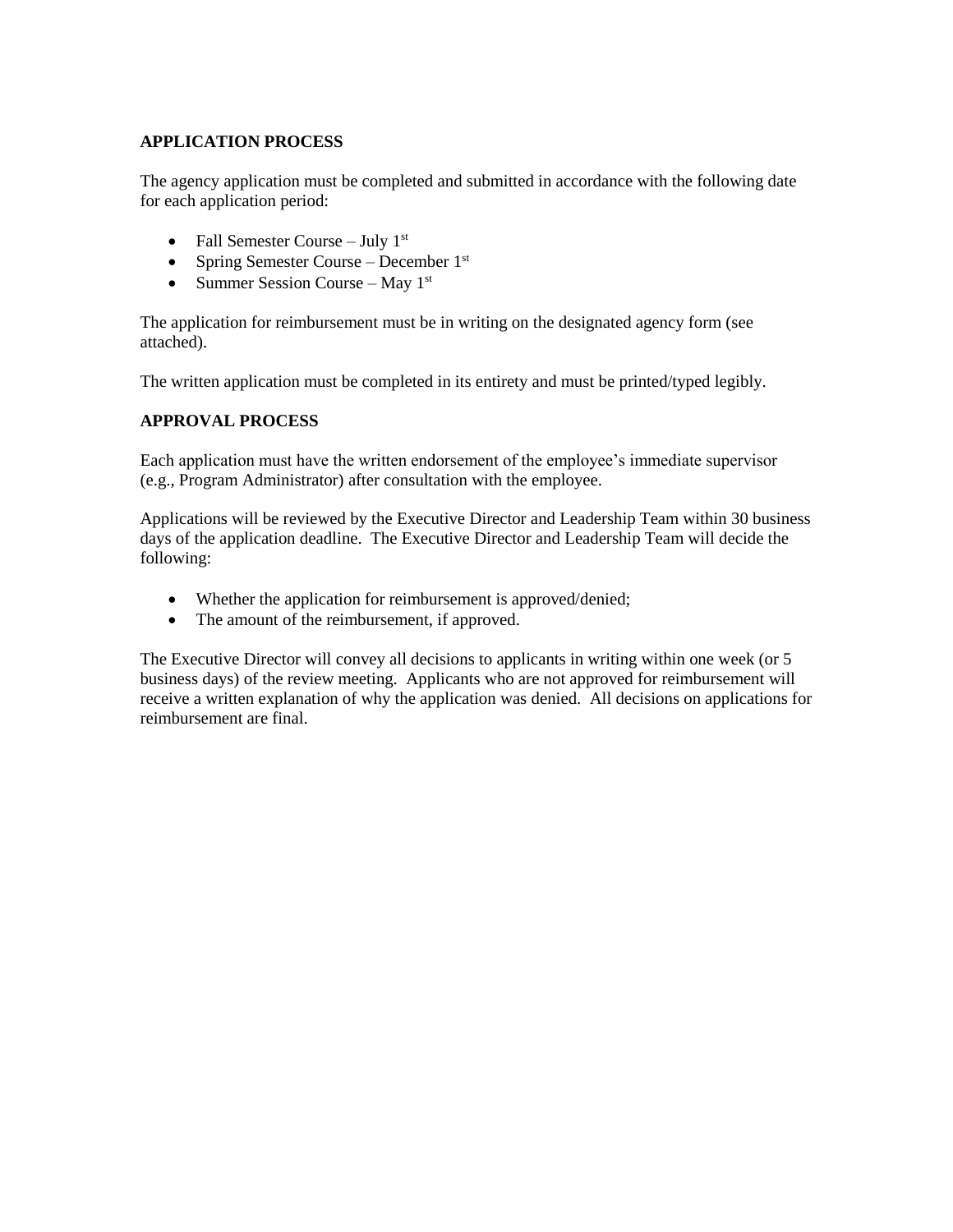### **REIMBURSEMENT PROCEDURES**

An employee will receive the tuition reimbursement authorized at the time of approval upon:

- Successful completion of the course and employment at C.E.S. at the time the course is completed;
- Providing a copy of the tuition receipt for the course;
- Providing an official grade report or transcript reflecting a B or better or a Passing Grade.

A reimbursement check will be issued in full to the employee within 4 weeks (or 30 days) of submitting all required documentation listed above.

A staff member only remains eligible for reimbursement if they are employed by C.E.S. at the time the course is completed. Resignation prior to the completion of the course is a "forfeiture" of the approved reimbursement.

## **FUNDING**

Annually the Executive Director will recommend to the C.E.S. Representative Council the set aside amount for tuition reimbursement. This amount or maximum pool will be designated from the preceding year's fund balance. These funds will be placed in the Administrative Service's budget and designated exclusively for tuition reimbursement.

The cycle of applications will begin for fall courses for the designated fiscal year, followed by applications for winter/spring courses and then summer course offering.

The recommended reimbursement pool is: **\$30,000 to be distributed as follows:**

- $\bullet$  Fall Courses =  $$11,000$
- Winter/Spring Courses = **\$11,000**
- $\bullet$  Summer Courses =  $$8,000$

These target percentages may be modified at the discretion of the Executive Director.

Any unexpended reimbursement funds from the previous application period may be extended to the next application period for a given year. Any unexpended funds for a given fiscal year will be returned to the agency fund balance.

If the cost of the approved offerings for an application period exceeds the monies available for an application period, the reimbursement amounts for approved applications may be prorated below the maximum allowable reimbursement (70%). Employees will be notified of this decision prior to the beginning of the course.